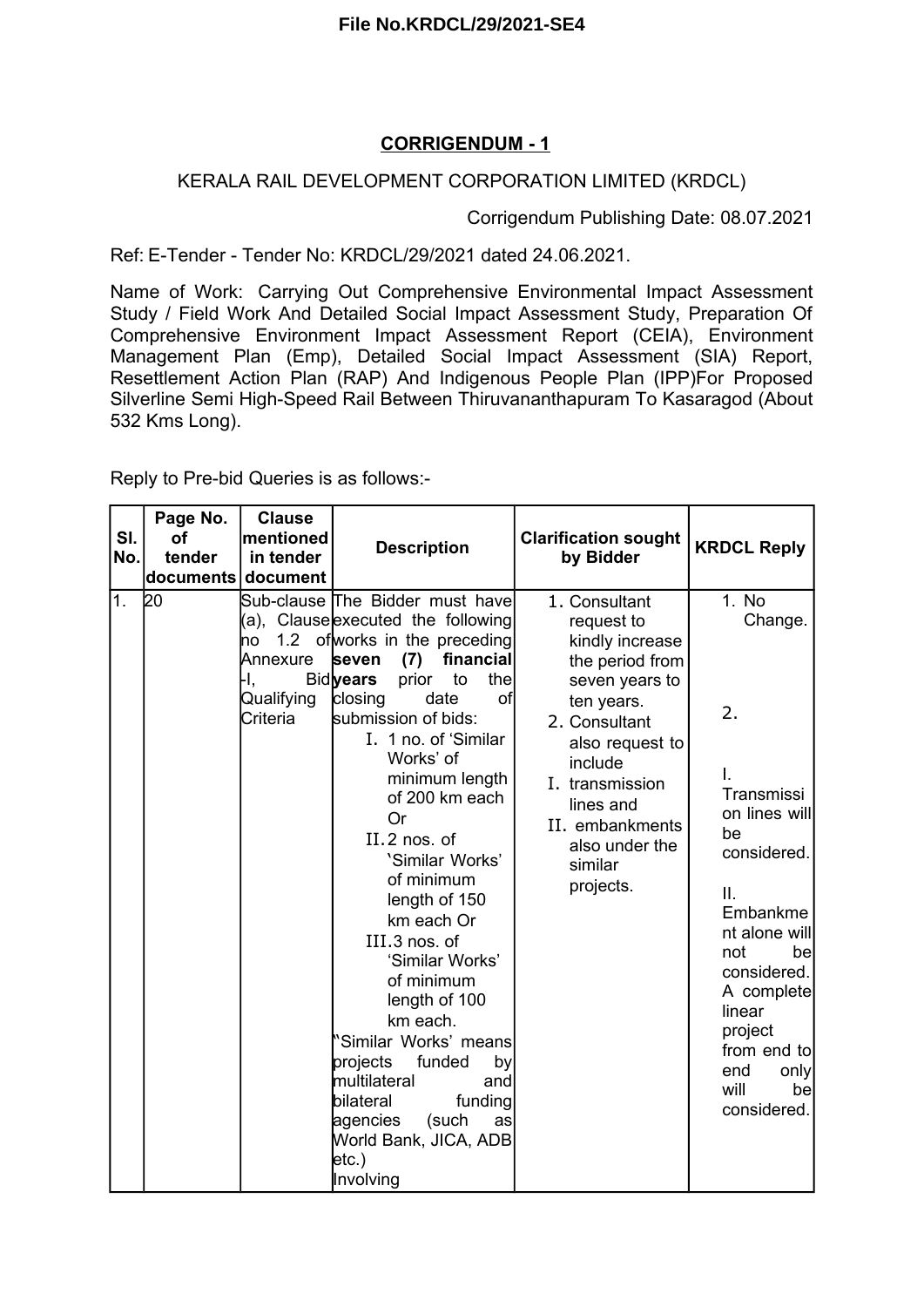|                |    |                                                                 | i. Environment<br>Impact<br>Assessment<br>Study, &<br>Environment<br>Management<br>Plan<br>Preparation<br><b>AND</b><br>ii. Social Impact<br>Assessment<br>Study,<br>preparation of<br>Social Impact<br>assessment<br>Report,<br>Resettlement<br>Action plan<br><b>AND Indigenous</b><br>people plan<br>$(IPP)$ .<br>for Linear Projects (like<br>Railways,<br>Highways,<br>Waterways<br>Metro<br>Rail)<br>8<br>and<br>where the report has<br>successfully<br>been<br>the<br>accepted<br>by<br>funding<br>concern<br>agency. (i) and (ii) can<br>be from one project or<br>different<br>from<br>two                                                                                       |                                                                                                                               |
|----------------|----|-----------------------------------------------------------------|--------------------------------------------------------------------------------------------------------------------------------------------------------------------------------------------------------------------------------------------------------------------------------------------------------------------------------------------------------------------------------------------------------------------------------------------------------------------------------------------------------------------------------------------------------------------------------------------------------------------------------------------------------------------------------------------|-------------------------------------------------------------------------------------------------------------------------------|
| $\overline{2}$ |    |                                                                 | projects.                                                                                                                                                                                                                                                                                                                                                                                                                                                                                                                                                                                                                                                                                  |                                                                                                                               |
|                | 20 | Sub-clause   Among<br>Annexure<br>-I.<br>Qualifying<br>Criteria | completed Environmental<br>(b), Clause  projects under (a)clearance is<br>no 1.2 of I/II/III, in minimum one applicable<br>bidder railway/metro projects assisting client<br>project,<br>the<br>haveand also is applicable in<br>Bid should<br>of pnly for new/greenfield clearance from<br>experience<br>successfully assisting highway projects.<br>in<br>client<br>obtaining<br>environment<br>related<br>clearances from<br>MoEF&CC /concerned<br>departments<br>the<br>in<br>preceding seven<br>(7)<br>financial years prior<br>to the closing date of<br>submission of bids.<br>Bidder should submit /<br>attach<br>relevant<br>a<br>document/<br>certificate<br>in this regard from | should<br>havel<br>of<br>notexperience<br>forsuccessfully<br>obtaining<br>funding agency<br>will<br>also<br>be<br>considered. |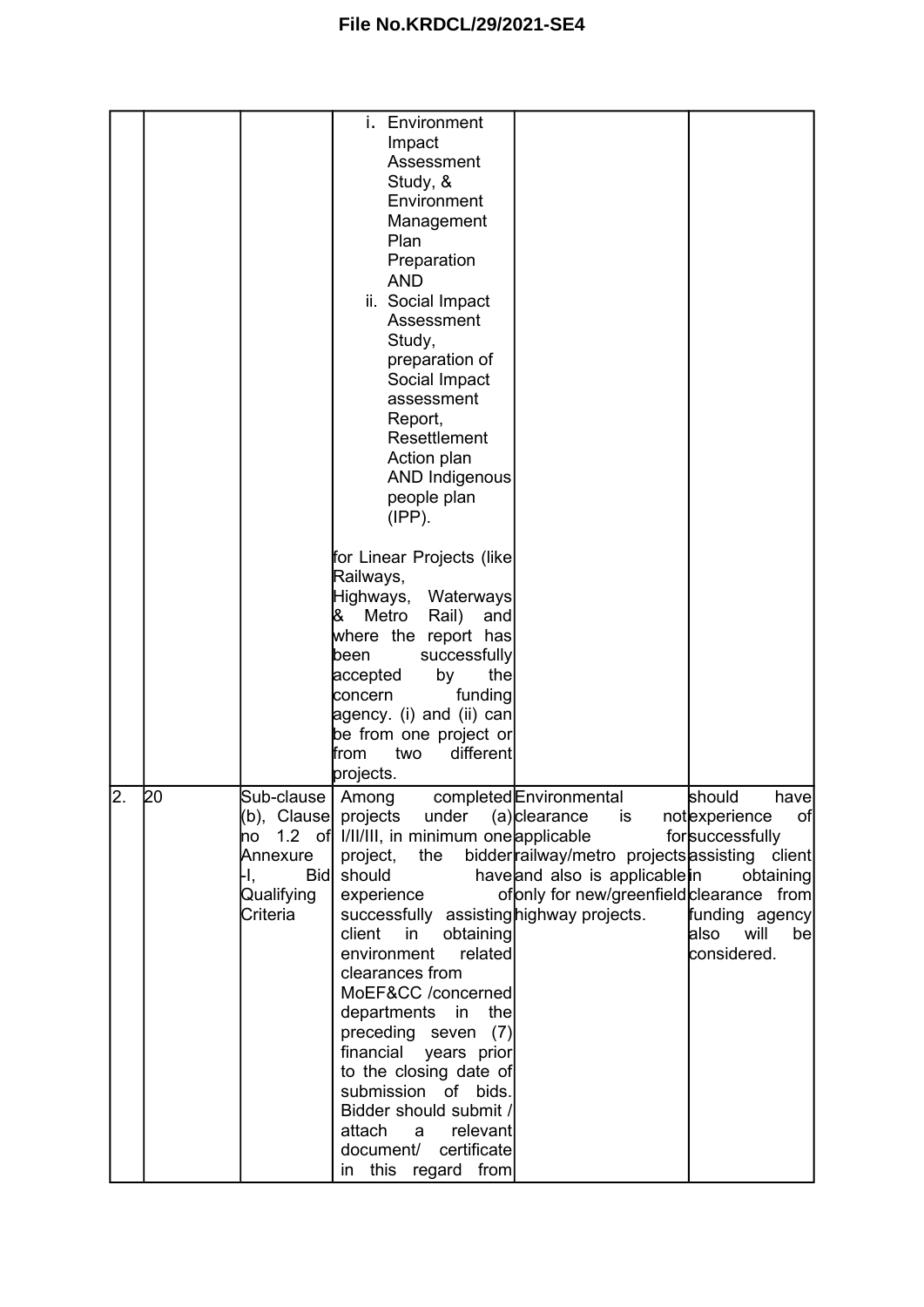|    |                 |                                                                                                                 | respective<br>client<br>tol                                                                                                                                                                                                                                                                                                                                     |                                                                                                                                                                                                                                                                                                                                                                                                                                                                                                |                                                                                                                                                                                                                                  |
|----|-----------------|-----------------------------------------------------------------------------------------------------------------|-----------------------------------------------------------------------------------------------------------------------------------------------------------------------------------------------------------------------------------------------------------------------------------------------------------------------------------------------------------------|------------------------------------------------------------------------------------------------------------------------------------------------------------------------------------------------------------------------------------------------------------------------------------------------------------------------------------------------------------------------------------------------------------------------------------------------------------------------------------------------|----------------------------------------------------------------------------------------------------------------------------------------------------------------------------------------------------------------------------------|
|    |                 |                                                                                                                 | establish the criteria.                                                                                                                                                                                                                                                                                                                                         |                                                                                                                                                                                                                                                                                                                                                                                                                                                                                                |                                                                                                                                                                                                                                  |
| 3. | 20              | Sub-clause<br>(ii) of 1) of<br>a, Clause<br>no 1.4 of<br>Annexure<br>I, Bid<br>Qualifying<br>Criteria           | Manpower Strength:<br>1) Team Leader<br><b>MSc</b><br>Environmental<br>Science/<br><b>MTech Environment</b><br>Engineering with<br>minimum<br>experience of 10<br>years                                                                                                                                                                                         | Consultant request toNo Change<br>allow<br>chemical<br>civil<br>engineers<br>and<br>for<br>engineers<br>also<br>position<br>οf<br>team<br>leader as in early time,<br>environment<br>engineering was not al<br>separate<br>discipline<br>and was part of the<br>above-mentioned<br>disciplines only.                                                                                                                                                                                           |                                                                                                                                                                                                                                  |
| 4. | 20              | Sub-clause<br>(ii) of 1) of<br>a, Clause<br>no 1.4 of<br>Annexure<br>H, Bid<br>Qualifying<br>Criteria           | Manpower Strength:<br>1) Team Leader<br>ii. QCI/NABET<br><b>Accredited EIA</b><br><b>Coordinator for Sector</b><br>34 and Sector 39                                                                                                                                                                                                                             | Proposed project is Accreditation<br>linear<br>sector 39 is for areaonly<br>development<br>which thus may not besuch case any<br>significant<br>for<br>project. Also, there areshould<br>limited<br>for<br>approved<br>sectors 34 and 3939.<br>together.<br>approved<br>Thus, condition may<br>be modified that team<br>leader<br>shall<br>be<br>accredited for sector<br>34<br>only. Additional<br>person/ other experts<br>may be asked<br>for<br>accreditation in sector<br>39 if required. | project and under sector 34<br>also<br>is<br>project acceptable;<br>in<br>thisteam<br>member<br>have<br>personaccreditation<br>bothunder<br>sector                                                                               |
| 5. | $\overline{20}$ | (iii) of 1) of<br>a), Clause<br>no 1.4 of<br><b>Annexure</b><br>I., Bid<br><b>Qualifying</b><br><b>Criteria</b> | Sub-clause   Manpower Strength:<br>1) Team Leader<br>iii.<br><b>Experience</b><br>nos. <sup>of</sup><br>minimum 5<br>$EIA \t 8$<br>assignments<br>linear projects<br>Railways,<br>Highways,<br><b>Waterways &amp; Metro</b><br>Rail sector (the<br>should<br><b>reports</b><br>have<br>been<br>accepted by the<br>concerned funding<br>agency<br>or<br>MoEF&CC) | <b>Experience of experts Consultant</b><br>will be self-certified by to certify the<br>experts in CV to be Team Leader's<br>submitted. Submission experience.<br>of undertaking of proof of acceptance<br><b>Example 1</b><br>EMP MoEF&CC/funding to submit<br>inagency may not be proof of<br>in <sup>possible</sup><br>for<br>projects by all experts have                                                                                                                                   | hasl<br>by Consultant has<br>the<br>the<br>all projects (5nos)<br>been<br>successfully<br>completed and<br>accepted by the<br>concerned<br>funding agency<br>or MoEF&CC).<br>Consultant can<br>submit<br>the<br>undertaking that |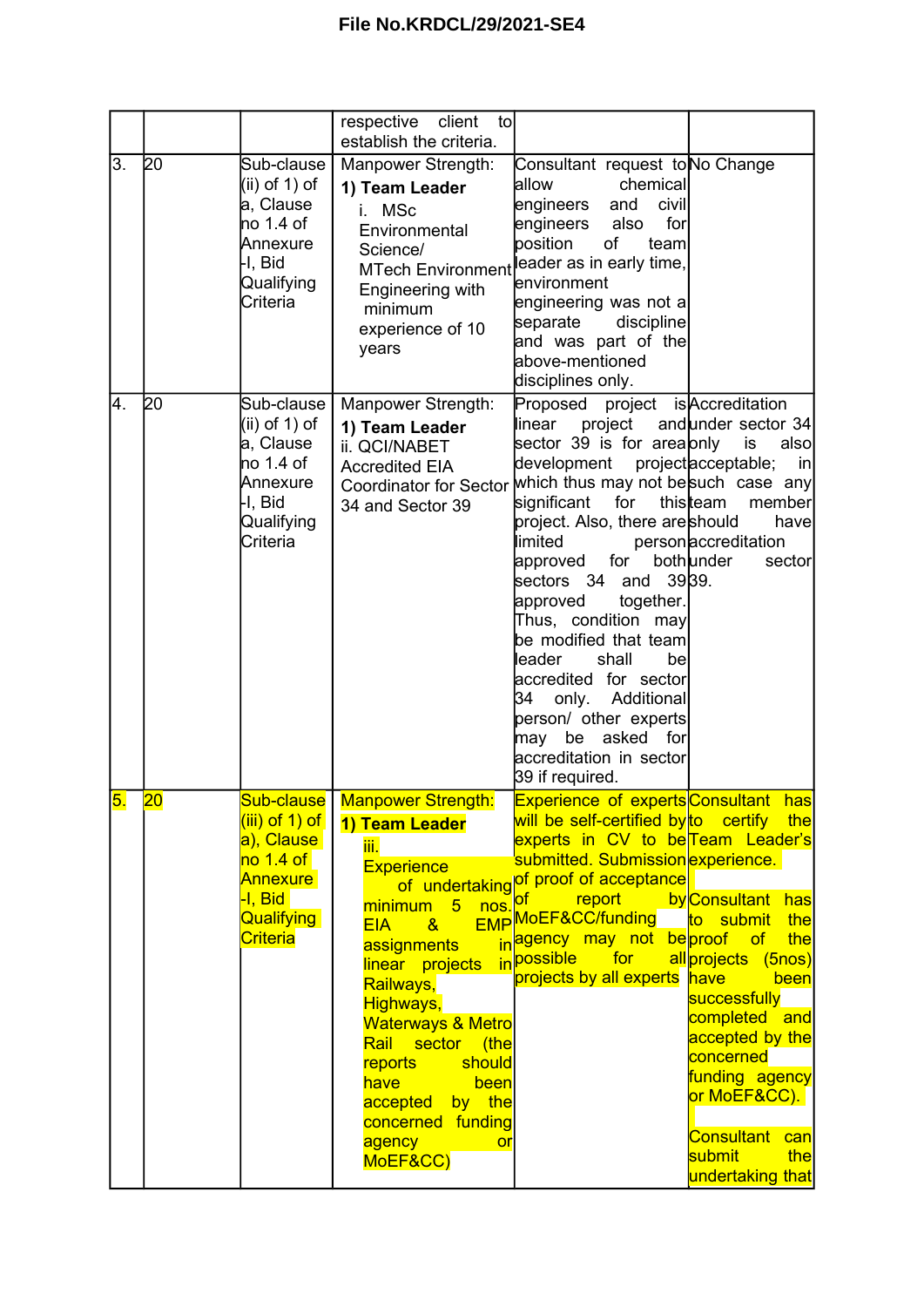|    |    |                                                                                                       |                                                                                                                                                                                                                                                                                                                                                                                                                                      |                                                                                                                                                                                                                                                                                                                                                   | <u>the </u><br>concerned<br>person<br>proposed<br>as<br>team leader has<br><b>been</b><br>associated with<br>all projects at<br>desired level.<br>However in CV,<br>these details of<br>projects can be<br>mentioned and<br>self certified by<br>the expert. |
|----|----|-------------------------------------------------------------------------------------------------------|--------------------------------------------------------------------------------------------------------------------------------------------------------------------------------------------------------------------------------------------------------------------------------------------------------------------------------------------------------------------------------------------------------------------------------------|---------------------------------------------------------------------------------------------------------------------------------------------------------------------------------------------------------------------------------------------------------------------------------------------------------------------------------------------------|--------------------------------------------------------------------------------------------------------------------------------------------------------------------------------------------------------------------------------------------------------------|
| 6. | 20 | Sub-clause<br>(ii) of 1) of<br>a, Clause<br>no 1.4 of<br>Annexure<br>H, Bid<br>Qualifying<br>Criteria | Manpower Strength:<br><b>Environment</b> allow<br>1)<br><b>Specialist</b><br>Environmental<br>Science/<br>Environment<br>Engineering<br>minimum<br>of 7 years                                                                                                                                                                                                                                                                        | Consultant request to No Change in<br>civil<br>MScengineers,<br>engineers, mechanical<br><b>MTechengineers</b><br>also<br>for<br>position<br>of<br>withEnvironment<br>experience Specialist as in early<br>environment<br>time,<br>engineering was not a<br>separate<br>discipline<br>and was part of the<br>above-mentioned<br>disciplines only. | chemical tender condition                                                                                                                                                                                                                                    |
| 7. | 21 | Sub-clause<br>(b), Clause<br>no 1.4 of<br>Annexure<br>H, Bid<br>Qualifying<br>Criteria                | Manpower<br>Detailed<br><b>CV</b><br>along<br>Candidate<br>commitment<br>original<br>signature<br>required.<br>from HR<br>working<br>Dept.<br>for<br>the<br>in<br>current<br>organization<br>should<br>be certified<br>for the<br>previous one year up<br>to the date of bid<br>submission. If the Key<br>Experts<br>not<br>are<br>working in the current<br>organization, bid shall<br>not be considered for<br>further evaluation. | Strength: By this<br>clause<br>understand<br>that<br>with proposed experts shall<br>working<br>in<br>the<br>be<br>& organization for past<br>one year and nature of<br>is association can be full<br>Letter time or empanelment<br>or consultant.                                                                                                 | weNo Change in<br>the tender condition                                                                                                                                                                                                                       |
| 8. | 51 | Sub-clause<br>c), Clause<br>3, Section<br>V-Terms of                                                  | <b>The</b><br>shall indicate, provide consultant<br>information,<br>alll<br>assistance<br>for                                                                                                                                                                                                                                                                                                                                        | consultant We understand<br>will<br>responsible<br>for<br>preparation<br>of                                                                                                                                                                                                                                                                       | that No Change in<br>bettender condition                                                                                                                                                                                                                     |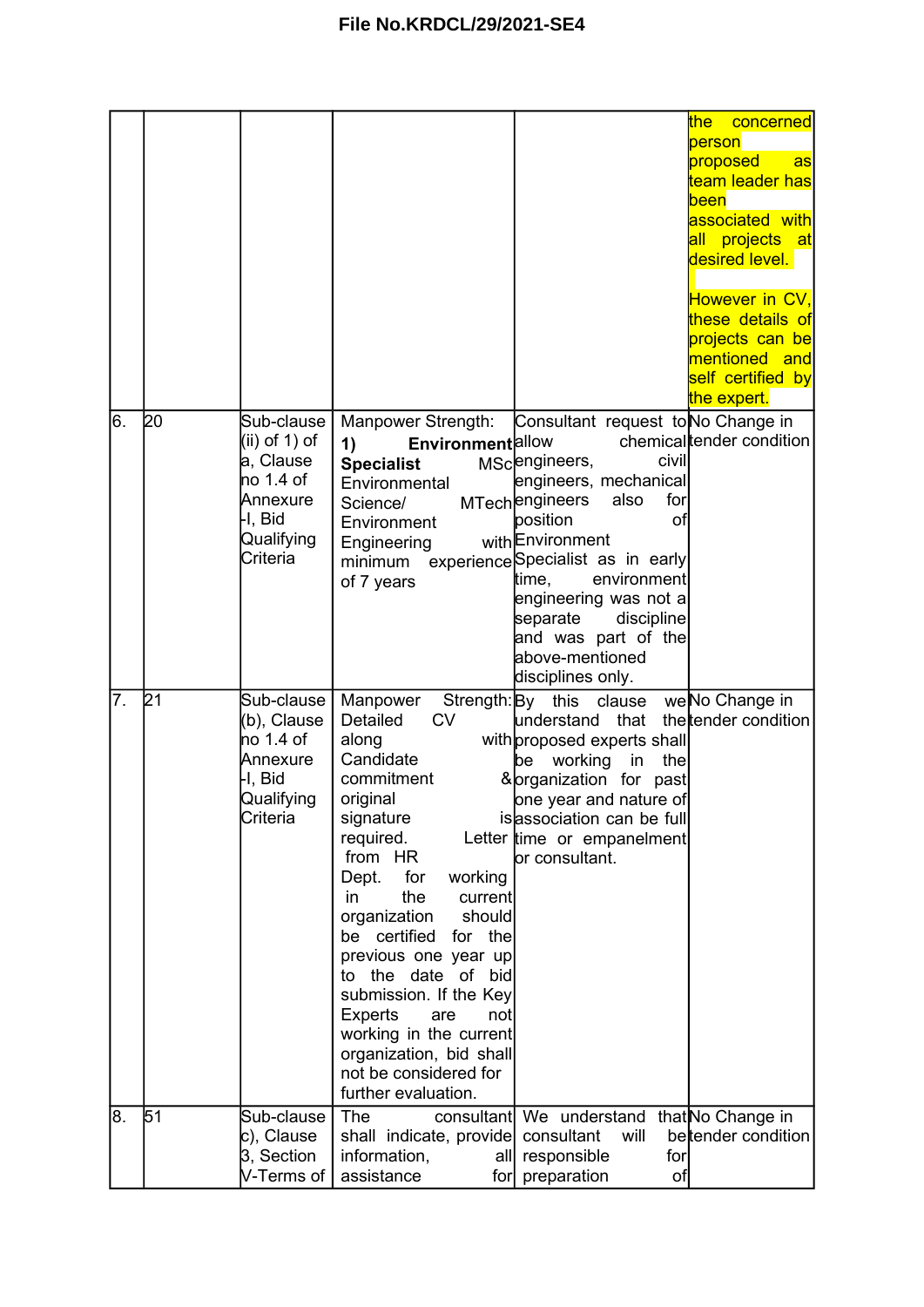|  | Reference | obtaining                        | all documents/                   |  |
|--|-----------|----------------------------------|----------------------------------|--|
|  |           |                                  | maps                             |  |
|  |           | necessary clearances forms/      | application/                     |  |
|  |           | required                         | for studies and providing        |  |
|  |           | implementation of the all        | necessary                        |  |
|  |           | project on the ground assistance | and                              |  |
|  |           | from the<br>concerned            | information about the            |  |
|  |           | authorities                      | process, authorities             |  |
|  |           | (Government/                     | concerned, statutory             |  |
|  |           | statutory                        | fee<br>to<br>be<br>paid,         |  |
|  |           | bodies)                          | application form and             |  |
|  |           | and                              | multilateral work flow chart for |  |
|  |           | funding                          | only<br>below                    |  |
|  |           | agencies                         | like mentioned approvals         |  |
|  |           | WB/JICA/<br>KfW/ADB              | other<br>and                     |  |
|  |           |                                  | no                               |  |
|  |           | /AIIB,<br>etc.                   | approvals                        |  |
|  |           | Preparation<br>of                | i. Approval for                  |  |
|  |           | necessary documents,             | CRZ from                         |  |
|  |           | forms,<br>applications,          | <b>KCZMA</b> and                 |  |
|  |           | maps and studies as              | MoEF & CC                        |  |
|  |           | required for obtaining           | ii. Approval from                |  |
|  |           | various<br>applicable            | Forests and                      |  |
|  |           | permissions required             | Wildlife                         |  |
|  |           | from<br>ministries               | clearance from                   |  |
|  |           | authorities<br>likel             | <b>NBWL</b>                      |  |
|  |           | Ministry<br>of                   |                                  |  |
|  |           | Environment, Forest &            | iii. Mangrove                    |  |
|  |           | Climate<br>Change,               | Conservation                     |  |
|  |           | KCZMA,<br>Forest                 | plan approval                    |  |
|  |           | Wildlife<br>Department,          | iv. Approval from                |  |
|  |           |                                  | multilateral                     |  |
|  |           | Department, Specified            | funding                          |  |
|  |           | Zones etc., including            | agencies.                        |  |
|  |           | preparation<br>of work           | We also understand               |  |
|  |           | flow chart with time             | consultant<br>that<br>will       |  |
|  |           | lines, fee requirement           | not<br>responsible<br>be         |  |
|  |           | by<br>concerned                  | for obtaining such               |  |
|  |           | authorities for each of          |                                  |  |
|  |           | the clearance required           | approvals.                       |  |
|  |           | for<br>project                   | Preparation<br>of                |  |
|  |           | development. Various             | documents etc.<br>for            |  |
|  |           | approvals required for           | approvals other than             |  |
|  |           | the project are                  | mentioned<br>abovel              |  |
|  |           | i. Approval for                  | and for approval from            |  |
|  |           | CRZ from                         | Archaeological                   |  |
|  |           | <b>KCZMA</b> and                 | Survey<br>οf<br>Indial           |  |
|  |           | MoEF & CC                        | (including the related)          |  |
|  |           |                                  | vibration study to be            |  |
|  |           | ii. Approval from                | carried out by the               |  |
|  |           | Forests and                      | authorized                       |  |
|  |           | Wildlife                         | government agencies              |  |
|  |           | clearance from                   | only) will not be in             |  |
|  |           | NBWL iii)                        | scope of consultant              |  |
|  |           | Mangrove                         |                                  |  |
|  |           | Conservation                     |                                  |  |
|  |           | plan approval                    |                                  |  |
|  |           | iv)                              |                                  |  |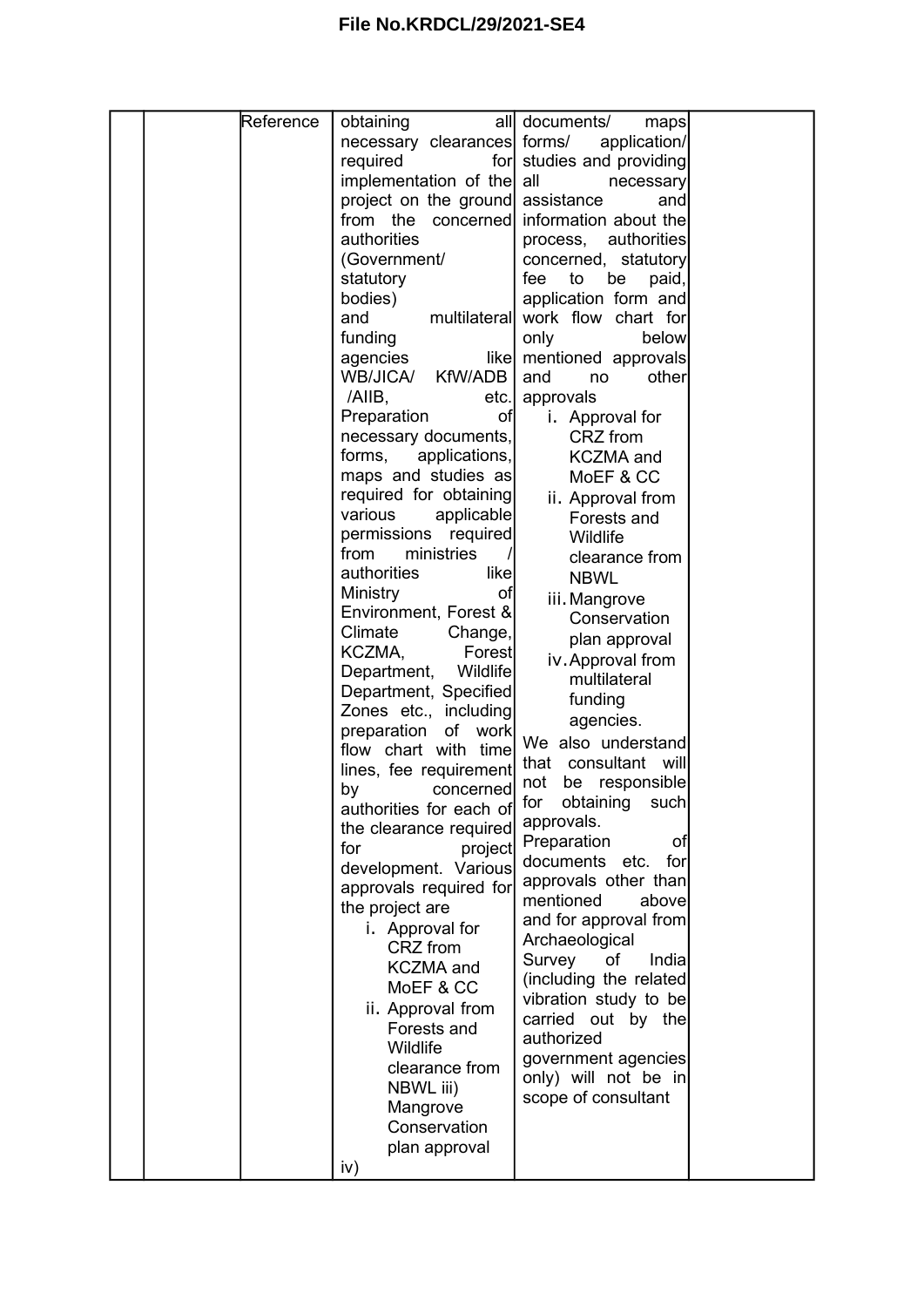|                 |    |                                                                                                | Approval<br>multilateral<br>agencies.                                                                                                                           | from<br>funding |                                                                                                                                                                                                                                                                                                                                                                                                                                                                                                                                                                                                                         |                                                       |
|-----------------|----|------------------------------------------------------------------------------------------------|-----------------------------------------------------------------------------------------------------------------------------------------------------------------|-----------------|-------------------------------------------------------------------------------------------------------------------------------------------------------------------------------------------------------------------------------------------------------------------------------------------------------------------------------------------------------------------------------------------------------------------------------------------------------------------------------------------------------------------------------------------------------------------------------------------------------------------------|-------------------------------------------------------|
| 9.              |    |                                                                                                |                                                                                                                                                                 |                 | Consultant<br>you to kindly provide tender condition<br>the<br>following<br>information<br>i. Have any<br>EIA/SIA Study<br>been carried<br>out for the<br>project and if<br>yes, will<br>consultant be<br>provided with<br>those reports.<br>ii. Is alignment<br>final and<br>consultant will<br>be provided<br>with KMZ/KML<br>file of<br>alignment,<br>stations and<br>other ancillary<br>facilities of<br>proposed<br>project.<br>iii. Will consultant<br>be provided<br>with LIDAR<br>data for<br>reference in<br>carrying out<br>SIA/EIA study.<br>iv. Is Land<br>Acquisition<br>Plan prepared<br>for the project? | request No Change in                                  |
| 10 <sup>°</sup> | 20 | <b>Bid</b><br>qualifying<br>Criteria,<br>point<br>1.4<br>a), $S.No.1,$<br>Manpower<br>Strength | required<br>to<br><b>QCI/NABET</b><br>Accredited<br>Coordinator for Sector<br>34 i.e. Highways and<br>Sector<br>39<br>Township<br>&<br>Development<br>Projects. | i.e.<br>Area    | The Team leader is It is requested that See Reply to<br>be the<br>qualification of Team<br>EIA Leader may be kept<br><b>NABET</b><br>as<br>accreditation in one<br>Sector.                                                                                                                                                                                                                                                                                                                                                                                                                                              | desired <sup>SI</sup> .No.4                           |
| 11              | 51 | <b>TOR point</b><br>2, Study<br>Area                                                           | The total<br>approx.<br>is<br>consisting of tunnels,<br>viaducts,                                                                                               | length          | confirm the Length<br>of Please<br>Silver Line rail project length of Tunnel and Tunnel, Cut and<br>532 km Viaducts.                                                                                                                                                                                                                                                                                                                                                                                                                                                                                                    | of<br>cover<br>and<br>lviaduct<br>is<br>approximately |